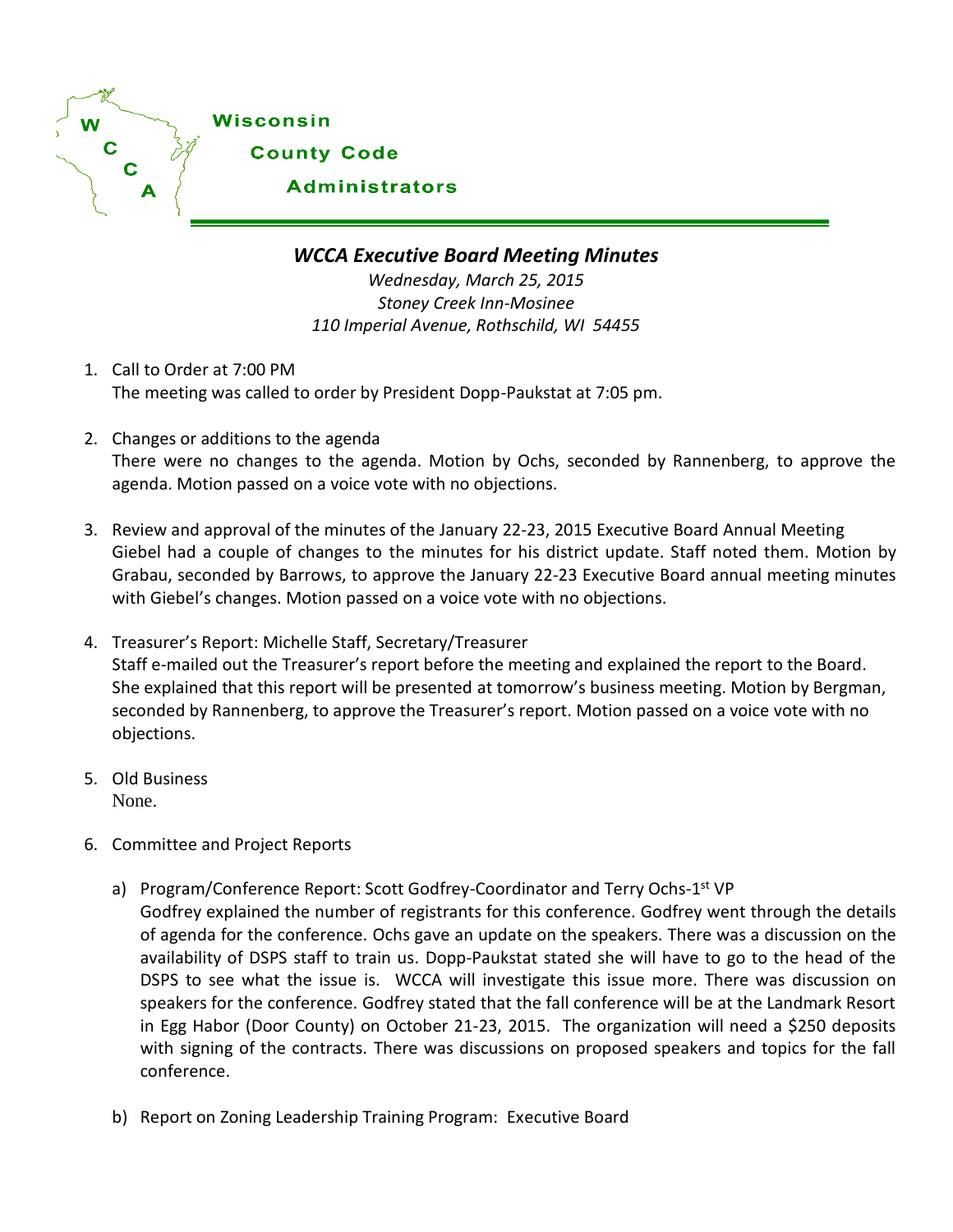The leadership program was cancelled due to low attendance. It was suggested to open it up to all members in the fall again. There is a problem with having people coming to two conferences. There was a discussion on the best time to do the leadership training. There was a suggestion that we have an independent leadership training not associated with the conference. There was concern that with cutting of State budgets that CLUE may not be available for leadership training. It was agreed to talk about this subject at the August Executive Board meeting. There was a suggestion to have WCCA coordinate the leadership program from the membership that would help.

c) Awards/Scholarship Committee –Michelle Staff, Chair

Staff reported that there was two recipients for the scholarship, Daniel Lefebvre (Natural Sciences) and Sean Piette (Land Use Planning). Raffle will be conducted in the fall for the scholarship fund raiser. We have a recipient for the Lifetime Achievement Award, Gary Heinrichs for DNR.

d) Webpage/Decoder Coordinator Report: Dusty Grant, Coordinator

Grant was not present. Dopp-Paukstat stated that we would like to open up the positions if someone else is interested. She stated she would like to open up the position at the fall conference with a deadline by December and then have a discussion in January. Bergman stated it would be nice to have the applicants to submit projects they have a completed. There was a discussion on the web page and the Decoder. It was noted that the guide book should be terms and applications submittal. There was discussion on what the executive board expects with the positions. Motion by Michalek, seconded by Eslinger, to server ties with the web page/decoder coordinator, and the web page committee will decide how to relate this information to him. There was a discussion that Bergman would talk to the Web Page/Decoder coordinator and would either pro-rate the salary if he wants to end employment now or pay him \$1,000 on June  $1<sup>st</sup>$  and be done with the position at that time. After June 1<sup>st</sup>, the current web page/Decoder coordinator would no longer be in the position and Bergman as chairman of the committee will decide how to proceed. Motion passed on a voice vote with no objections.

e) Legislative Report: Rod Eslinger, 2nd VP

Eslinger handed out the legislative report and briefly went over the bills listed. Dopp-Paukstat stated that she has worked other organizations such as WORWA, WCA, etc., and discussed the budget bill in regards to Wisconsin Fund and moving the septic portion of DSPS to DNR. It was discussed that Dan Bahr of WCA is our lobbyist and our organization does not employ lobbyists as some organization do. It was noted that the purpose of our organization is the education and training of public employee and could see our organization paying for a lobbyist as some of the others do such as the Wisconsin Land and Water Conservation Association. Continued discussion on bills that have been present related to land use. Eslinger also related some bills of interest but may not have direct connection to our field. Eslinger explained some of the court cases of interest that were listed on his report. Dean Richards will be overviewing them tomorrow at the conference also.

f) NR 115 Advisory Committee Report: Dan Everson, Chair and Dan Bowers WWA liaison It was reported that the NR115 guidebook would be updated once again and the NR115 Committee will be getting together to do this task. They will be meeting April  $6<sup>th</sup>$  and will be trying to update the flow charts, language and the entire guide book in general.